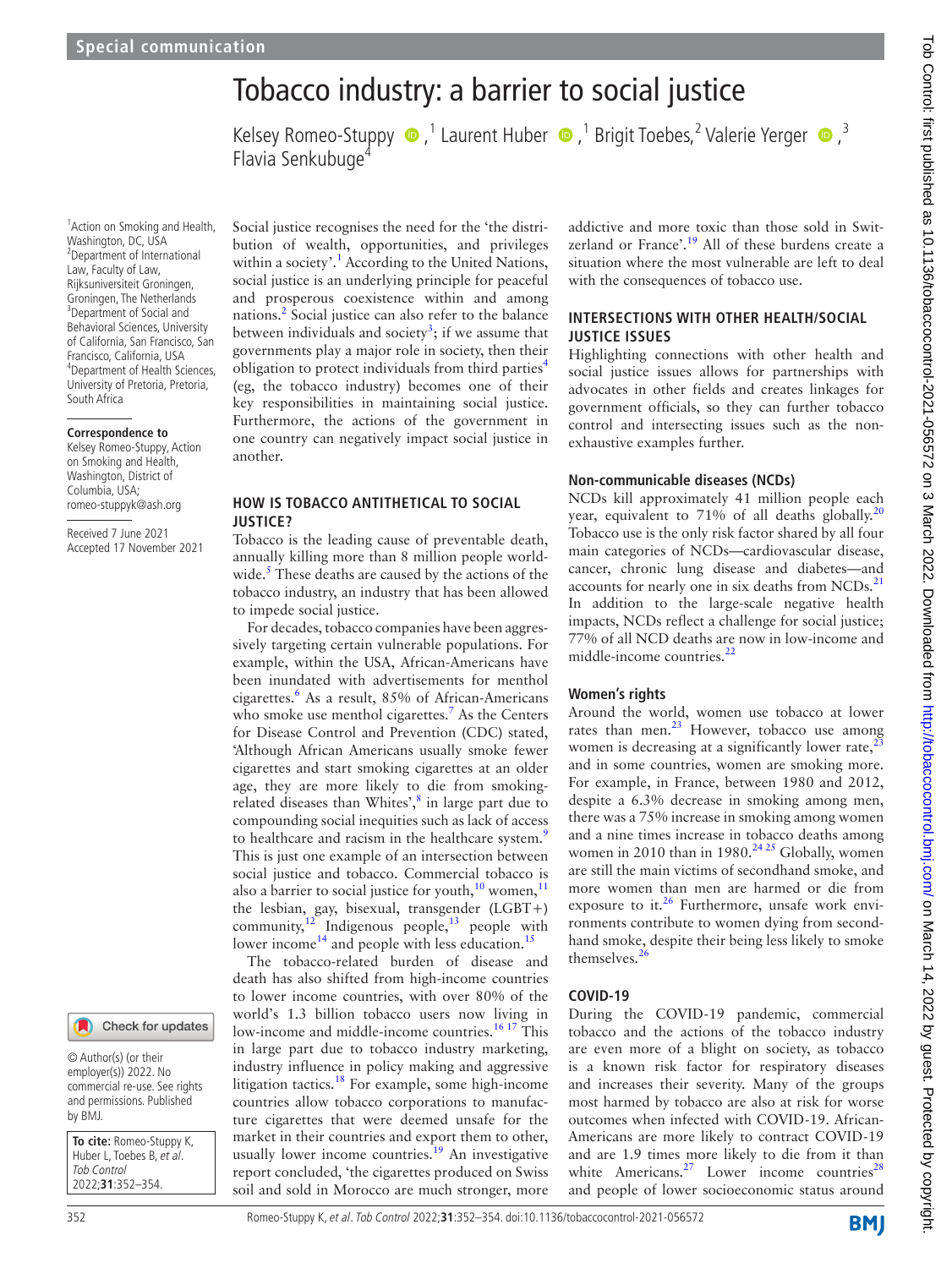the world<sup>[29](#page-2-26)</sup> have been, and still are, particularly vulnerable to COVID-19. Addressing tobacco can help protect these groups from both tobacco-related diseases and increased mortality risk from COVID-19.

### **Environmental justice**

The ecological footprint of commercial tobacco is comparable with that of entire countries.<sup>30</sup> From tobacco cultivation<sup>[31](#page-2-28)</sup> to cigarette manufacturing, distribution, consumption and the production of wastes and emissions (including cigarette butts and packaging waste), every stage in the global tobacco supply chain involves considerable resource inputs. $32$  Unfortunately, lower income countries and the most vulnerable communities bear the most burden.<sup>3</sup>

### **RECOMMENDATIONS**

Commercial tobacco and the tobacco industry are harmful in myriad ways. We argue that a social justice approach to tobacco control can help counter these harms.

## **The Framework Convention on Tobacco Control (FCTC)**

First and foremost, every country can and should become a Party to and implement all the measures of the FCTC. In addition, Parties should consider one article that is often overlooked, Article 2.1, which calls on governments to go further than the measures specified in the treaty 'in order to better protect human health'.<sup>34</sup> Some countries and governments have already accelerated the implementation of the FCTC by boldly implementing initiatives such as flavour bans,  $35$  tax policies  $36$  and standardised packaging $3^7$ ; some of these initiatives go as far as to ban the sale of commercial tobacco products, a movement that is gaining momentum.[38](#page-2-35) Other governments have already adopted 'tobacco free' or extremely low prevalence targets; for example, Finland has announced an action plan to achieve less than 2% smoking prevalence by 2040.<sup>[39](#page-2-36)</sup>

### **Human rights mechanisms**

In addition to using public health measures to end the tobacco epidemic, governments and civil society should employ the power of human rights mechanisms. There are several international human rights treaties that are relevant to tobacco control and social justice, and countries are obligated to report to those treaties about the human rights situation in their countries. However, those reports seldom include tobacco. The reports are submitted to the committee for each treaty, which in turn makes recommendations back to the country that submitted the report. Advocates have the opportunity to submit reports to draw each treaty committees' attention to the way tobacco devastates the populations the treaties are bound to protect.

One study reviewed the Concluding Observation of the Committee on Economic, Social, and Cultural Rights. When a tobacco-specific parallel report was submitted, the Committee included tobacco in its concluding observations 28.9% of the time. When no parallel report was submitted, tobacco was mentioned a mere 7% of the time.<sup>[40](#page-2-37)</sup>

### **Breaking down silos**

Forming partnerships between tobacco and social justice movements is also crucial. The UN Human Rights Council adopted a resolution that encourages government parties to work across issue areas to achieve the right to health.<sup>41</sup> Advocates can use this resolution to urge government officials to work across issues areas, for example, inviting local departments of both health and justice to support tobacco control policies.

# **Combatting tobacco industry 'social justice' messages**

Tobacco corporations use corporate social responsibility (CSR) as a way to portray themselves as champions for social justice; for example, Altria recently gave a \$5 million donation to 'fight racial inequality'.<sup>[42](#page-2-39)</sup> FCTC Article 5.3 guidelines explain that the 'tobacco industry conducts activities described as socially responsible to distance its image from the lethal nature of the product it produces and sells…'[.43](#page-2-40) Article 13 guidelines of the FCTC recommend banning CSR.<sup>44</sup>

A social justice approach can help counter these messages. Advocates in San Francisco framed their campaign to ban menthol and other flavours as a social justice issue, which resulted in an unanimously passed menthol restriction, despite industry pushback.<sup>45</sup>

### **Litigation**

Social justice arguments add additional support to legal cases involving tobacco control. When a smoke-free air law in Peru was challenged, lawyers used human rights law (and focused on the right to health) to bolster their argument and ultimately won the case, leaving the law intact<sup>[46](#page-2-43)</sup> and protecting vulnerable people from secondhand smoke, a victory for social justice.<sup>47</sup>

Recently in the USA, several civil society organisations sued the US Food and Drug Administration (FDA) for its inaction on menthol cigarettes.<sup> $48$ </sup> In addition to the lawsuit, 96 organisations submitted a report to the Committee on the Elimination of Racial Discrimination to bring attention to the negative impacts of menthol on the rights of African-Americans.<sup>[49](#page-2-46)</sup> The goal of the report is to encourage the Committee to hold the US government accountable for protecting its citizens from the harms of menthol cigarettes. The legal arguments in the lawsuit against the FDA were largely based on human rights and social justice. The FDA agreed to propose a rule to ban menthol, and the court will continue to monitor its progress.<sup>50</sup> This is an excellent example of how affirmative litigation can be fruitful both for tobacco control and to bolster social justice, as well as an example of how domestic tobacco control advocacy can be bolstered by a human rights approach.

# **CONCLUSION**

Tobacco control and social justice are intrinsically connected. By addressing tobacco, we make progress towards a more socially equitable society. Tobacco control advocates should increase their use of tools that human rights and social justice advocates already frequently use: human rights treaty body reporting, international best practices (specifically the FCTC), litigation and legislation. These tools can help ensure that the right to health is protected for all people, but especially for vulnerable populations such as people of lower socioeconomic status, people with less education, racial minorities, the LGBT community and especially for those people who are at the intersections of these groups.

The body of knowledge at the nexus of social justice and tobacco control has grown by leaps and bounds in recent years. Now more than ever, it is apparent that by incorporating social justice and human rights language, arguments and mechanisms into tobacco control efforts, we can make progress to end the tobacco epidemic and improve social justice.

**Twitter** Kelsey Romeo-Stuppy [@AshOrg](https://twitter.com/AshOrg) and Brigit Toebes [@brigittoebes](https://twitter.com/brigittoebes)